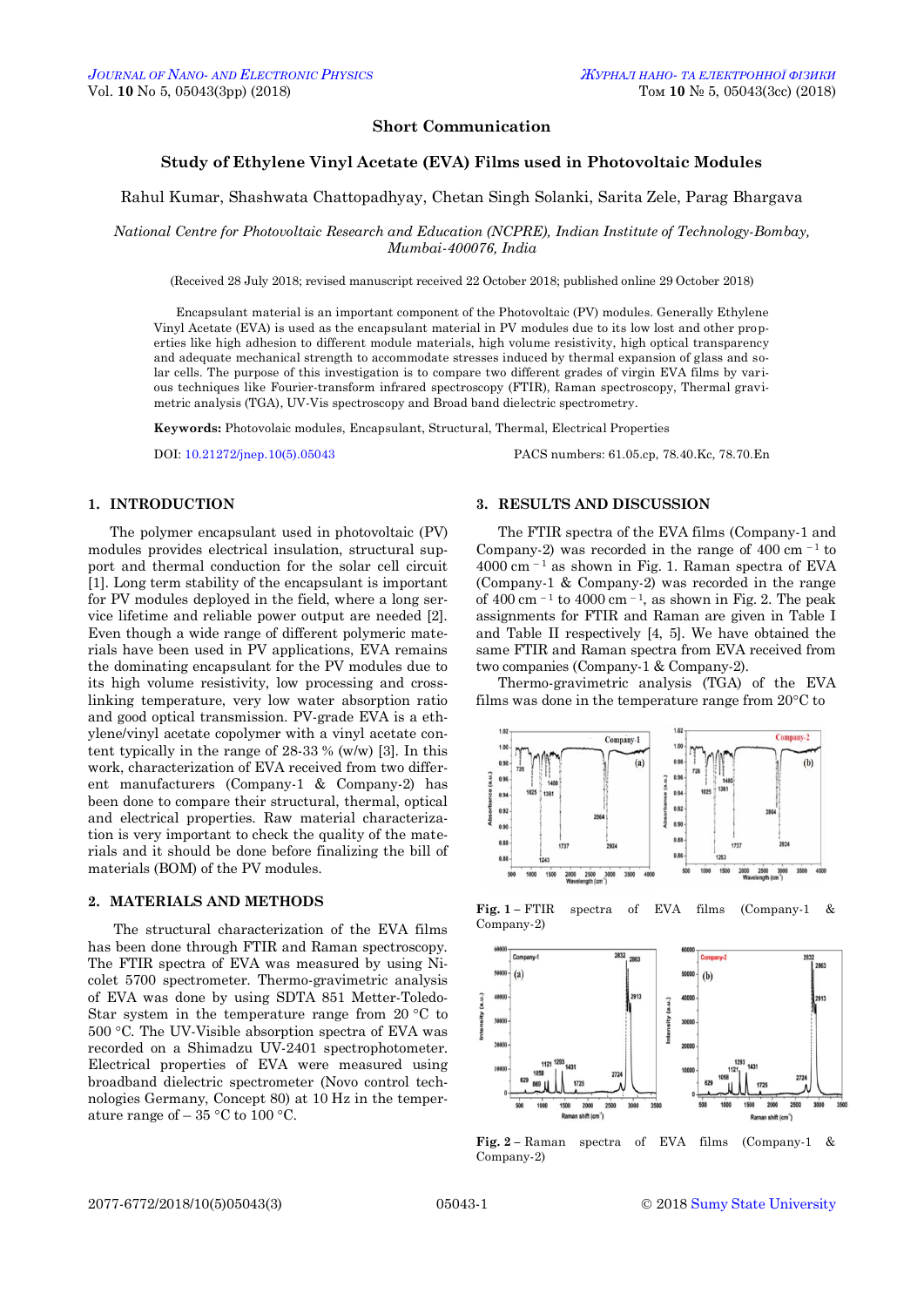RAHUL KUMAR, SHASHWATA CHATTOPADHYAY ET AL. *J. NANO- ELECTRON. PHYS.* **[10](#page-0-2)**, [05043](#page-0-2) [\(2018\)](#page-0-2)

| Peak Wave number            | <b>Associated Bond</b> |
|-----------------------------|------------------------|
| $(cm - 1)$                  |                        |
| 728, 1361, 1480, 2864, 2924 | $C-H$                  |
| 1025                        | $C-\Omega$             |
| 1243                        | $C$ -O-C               |
| 1737                        | $C-\Omega$             |

**Table 1** – Peak assignment for FTIR data

**Table 2 –** Bonds associated with raman shift of EVA films

| Raman Shift (cm $^{-1}$ )  | Bond<br>Associated<br>Vibration                |
|----------------------------|------------------------------------------------|
| 629                        | $\delta$ (O-C-O)                               |
| 1068                       | $v(C-C)$                                       |
| 1126                       | $v(C-C)$                                       |
| 1293                       | $t$ (C-H)                                      |
| 1431                       | $d$ (C-H)                                      |
| 1724                       | $v(C=O)$                                       |
| 2863, 2880, 2895,<br>2832, | $v$ (CH <sub>2</sub> ) and v(CH <sub>3</sub> ) |
| 2913                       |                                                |

550 C as shown in Fig. 3. The heating rate was 10 °C/min during the experiment. EVA received from company-1 shows thermal stability up to  $330^{\circ}$ C while EVA while EVA received from company-2 shows that stability up to  $310 \degree C$ . Acetic acid formation takes place in both the EVAs after 300 °C. TGA results show that EVA received from company-1 is relatively stable than EVA received from company-2.

Thermo-gravimetric analysis (TGA) of the EVA films was done in the temperature range from  $20 °C$  to  $550 \, \degree$ C as shown in Fig. 3. The heating rate was  $10^{\circ}$ C/min during the experiment. EVA received from company-1 shows thermal stability up to  $330^{\circ}$ C while EVA while EVA received from company-2 shows stability up to 310 C. Acetic acid formation takes place in both the films after 300  $\degree$ C. TGA results show that EVA received from company-1 is relatively more stable than EVA received from company-2.



**Fig. 3** – Thermal-gravimetric analysis (TGA) of the EVA films (Company-1 & Company-2)

Optical transmittance of the EVA films was measured by UV spectroscopy in the wavelength range of 250 nm to 2500 nm as shown in Fig. 4. EVA received from company-1 shows transmittance of 94 % while EVA received from company-2 shows transmittance of 92 %. It should be noted that the transmittance of the EVA film in the PV module is related to the cured film,



**Fig. 4** – Transmittance of EVA films (Company-1& Company-2)



**Fig. 5** – Volume resistivity of EVA films vs Temperature (Company-1& Company-2)

and not the raw film which has been measured in this study.

Resistivity studies are very important for insulating materials, because the most desirable characteristic of an insulator is its ability to resist the leakage of electrical current. Volume resistivity is an intrinsic property of the insulating material [6]. Volume resistivity and dielectric constant of EVA (Company-1 & Company-2) were measured by Broad-band dielectric spectrometer. The volume resistivity was measured at frequency of 10 Hz in the temperature range of  $-35$  °C to 100 °C as shown in Fig. 5. Fig. 5 compares the volume resistivity as a function of temperature. It was observed that initially volume resistivity of EVA received from both companies (Company-1& Company-2) increases with the temperature. Volume resistivity of EVA received from company-1 increases in the temperature range of - 20 °C to 0 °C, after which it is almost constant from  $0 °C$  to  $40 °C$  and then drastically decreases with increasing temperature up to  $85^{\circ}$ C. Volume resistivity is almost constant in the temperature of 85  $\degree$ C to 100  $\degree$ C. Volume resistivity of EVA received from company-2 increases in the temperature range of -20  $\mathrm{^{\circ}C}$  to 20  $\mathrm{^{\circ}C}$ and then drastically decreases with increasing temperature. Volume resistivity of encapsulant should be high  $(>= 10^{14} \text{ Ohm} \cdot \text{cm}$  ideally) for PV application [2]. If the